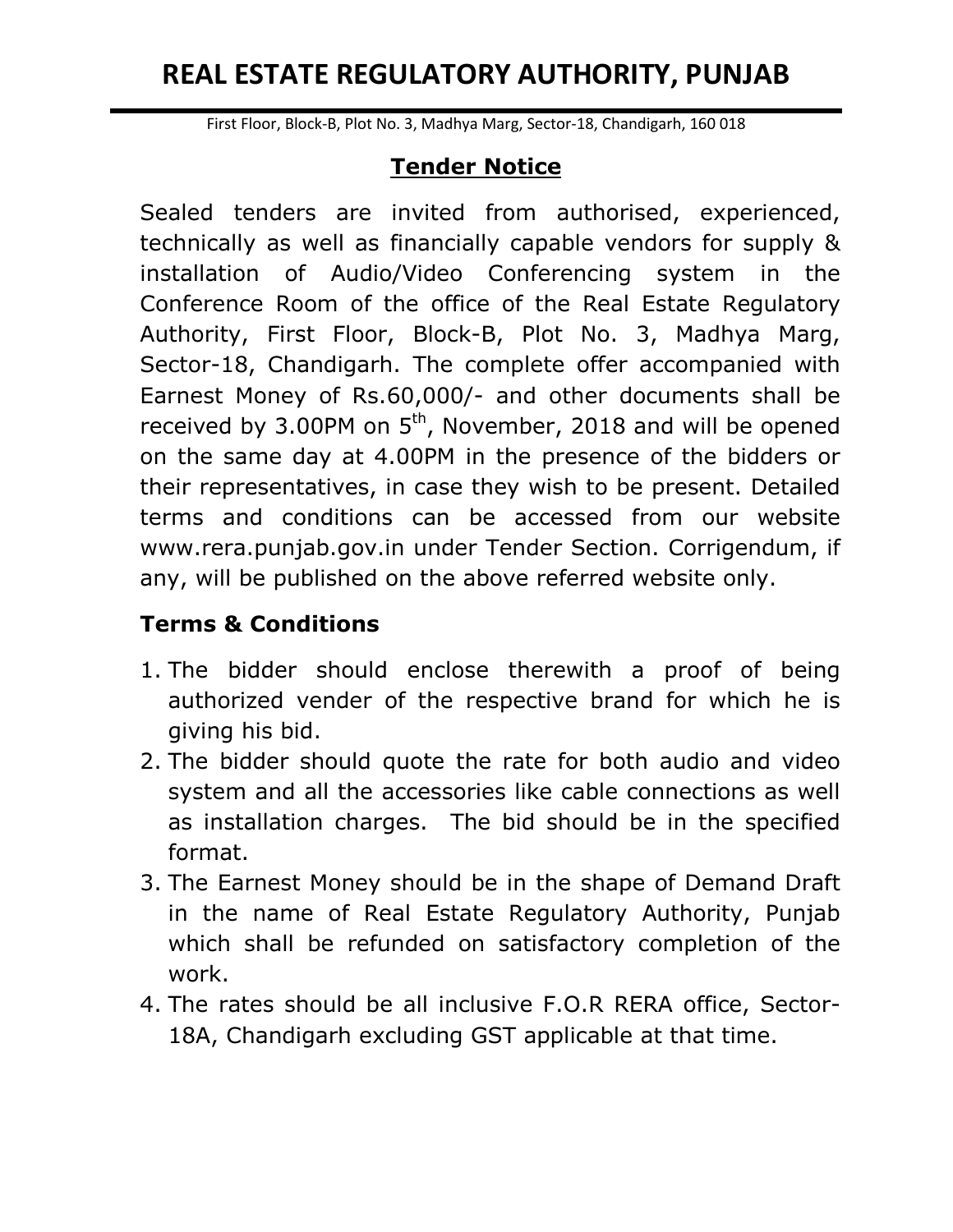# **REAL ESTATE REGULATORY AUTHORITY, PUNJAB**

- 5. The time limit for supply and installation shall be 15 days from the date of allotment of work.
- 6. The interested parties should visit the Conference Room of the Authority located in Ist Floor, Block-B, Plot No.3, Madhya Marg, Sector-18A, Chandigarh before submitting their offers.
- 7. The bidder shall also be responsible for maintaining the same after installation.
- 8. The Authority reserves the right to cancel this tender without prior notice.
- 9. No claim on account of any postal delay will be entertained.

**Secretary**